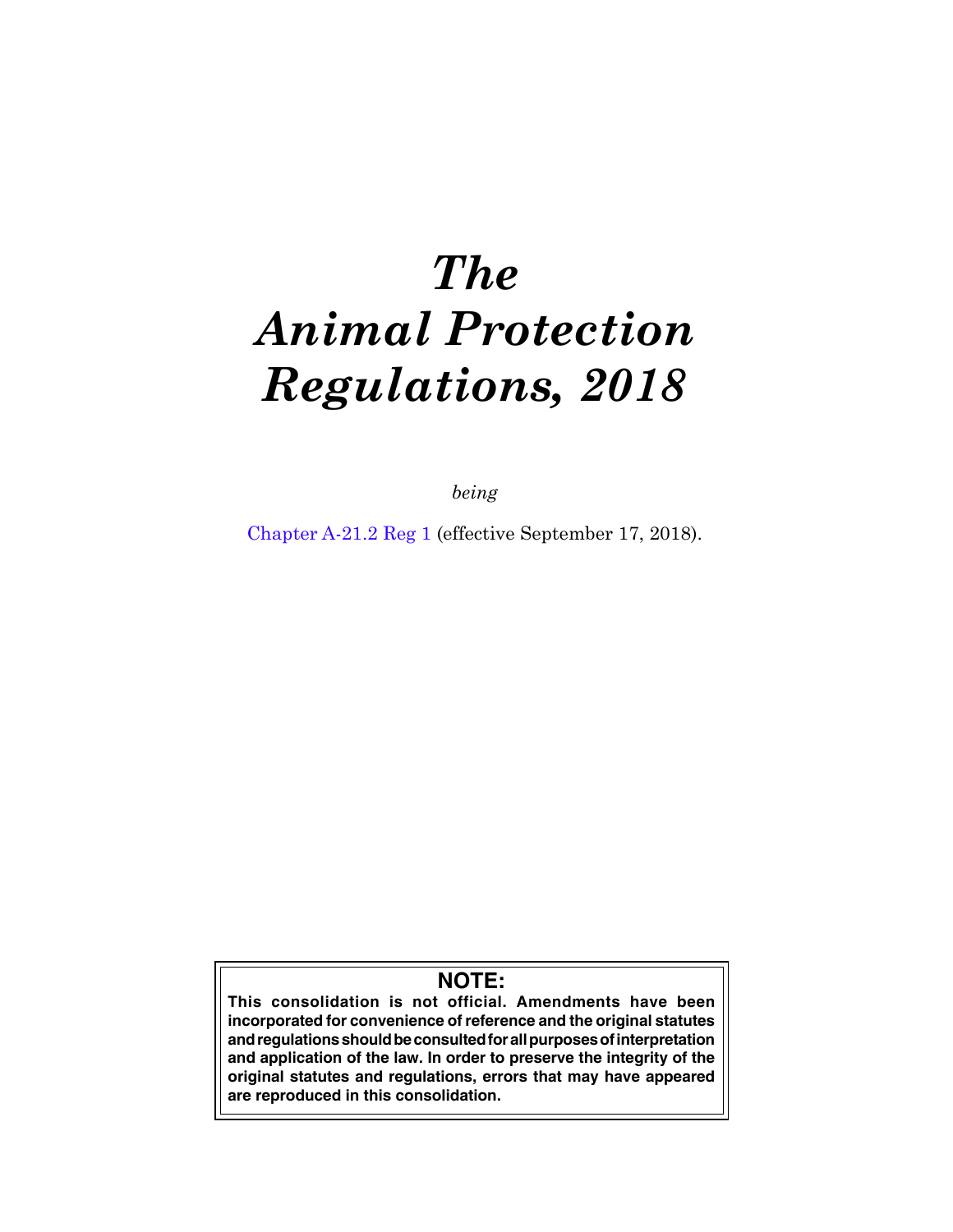### Table of Contents

#### [PART 1](#page-2-0)

#### **[Preliminary Matters](#page-2-0)**

1 [Title](#page-2-0)

2 [Definitions and Interpretation](#page-2-0)

### [PART 2](#page-2-0)

#### **[Standards, Codes of Practice and Guidelines](#page-2-0)**

- 3 [Prescribed standards, codes of practice and guidelines](#page-2-0)
- 4 [Prescribed standards, codes of practice and guidelines](#page-2-0)

#### [PART 3](#page-2-0) **[Animal Protection Agencies and](#page-2-0)  [Animal Protection Officers](#page-2-0)**

- 5 [Approval of organizations](#page-2-0)
- 6 [Animal protection officers](#page-3-0)
- 7 [Reappointment](#page-4-0)
- 8 [Certain animal protection officers](#page-4-0)  [conditionally appointed](#page-4-0)
- 9 [Suspension or cancellation](#page-5-0)
- 10 [Opportunity to make written representations](#page-6-0)
- 11 [Record keeping requirements](#page-7-0)

### [PART 4](#page-7-0)

#### **[Other Matters](#page-7-0)**

- 12 [Search warrants](#page-7-0)
- 13 [Sale of detained animals](#page-7-0)
- 14 [Prescribed manner of destroying dogs](#page-9-0)

#### [PART 5](#page-9-0)

#### **[Repeal and Coming into Force](#page-9-0)**

- 15 [RRS c A-21.1 Reg 1 repealed](#page-9-0)
- 16 [Coming into force](#page-9-0)

#### [APPENDIX](#page-10-0)

#### [PART 1](#page-10-0)

#### **[Forms](#page-10-0)**

- [Form A](#page-10-0) [Information to Obtain a Search Warrant](#page-10-0)
- Form [B](#page-11-0) [Search Warrant](#page-11-0)
- Form [C](#page-12-0) [Report to a Justice](#page-12-0)

[PART 2](#page-13-0) **[Standards, Codes of Practice](#page-13-0)  [and Guidelines](#page-13-0)**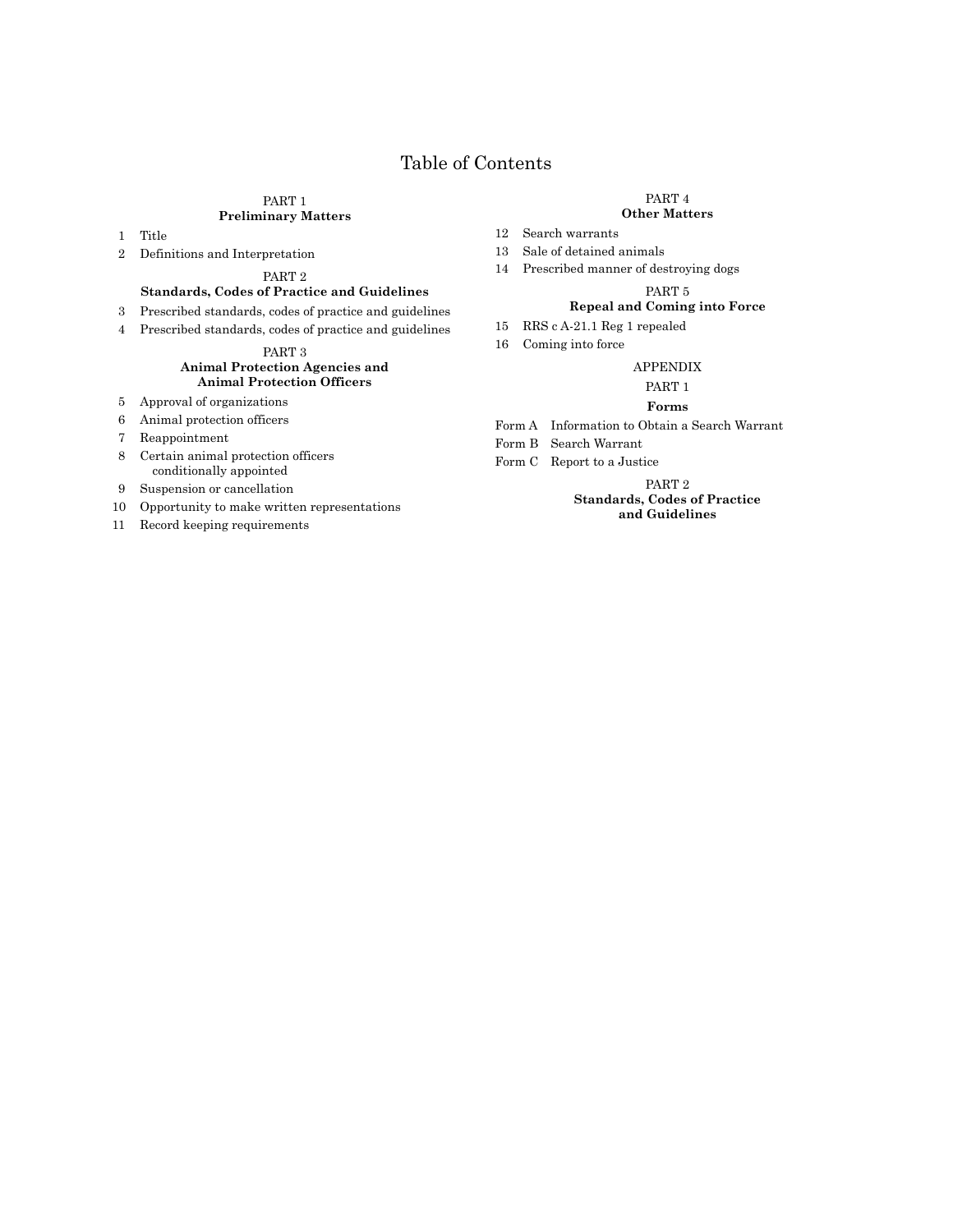## **[CHAPTER A-21.2 REG 1](http://www.publications.gov.sk.ca/freelaw/documents/gazette/part2/2018/G2201838.pdf)**

*[The Animal Protection Act, 2018](http://www.publications.gov.sk.ca/freelaw/documents/English/Statutes/Statutes/A21-1.pdf)*

#### PART 1 **Preliminary Matters**

#### <span id="page-2-0"></span>**Title**

**1** *These regulations may be cited as The Animal Protection Regulations, 2018.*

#### **Definitions and Interpretation**

**2**(1) In these regulations:

**"Act**" means *The Animal Protection Act, 2018*;

**"Form"** means a form set out in Part 1 of the Appendix.

(2) For the purposes of clause  $2(2)(e)$  of the Act, "abandoned" includes an animal that is left uncared for as a result of any of the following:

(a) the arrest of the person responsible for the animal;

(b) the hospitalization of the person responsible for the animal;

(c) the death of the person responsible for the animal.

21 Sep 2018 cA-21.2 Reg 1 s2.

#### PART 2 **Standards, Codes of Practice and Guidelines**

#### **Prescribed standards, codes of practice and guidelines**

**3** For the purposes of clause 2(3)(a) of the Act, the standards, codes of practice and guidelines set out in Part 2 of the Appendix are prescribed as acceptable.

21 Sep 2018 cA-21.2 Reg 1 s3.

#### **Prescribed standards, codes of practice and guidelines**

**4** For the purposes of subsection 6(2) of the Act, the standards, codes of practice and guidelines set out in Part 2 of the Appendix are prescribed.

21 Sep 2018 cA-21.2 Reg 1 s4.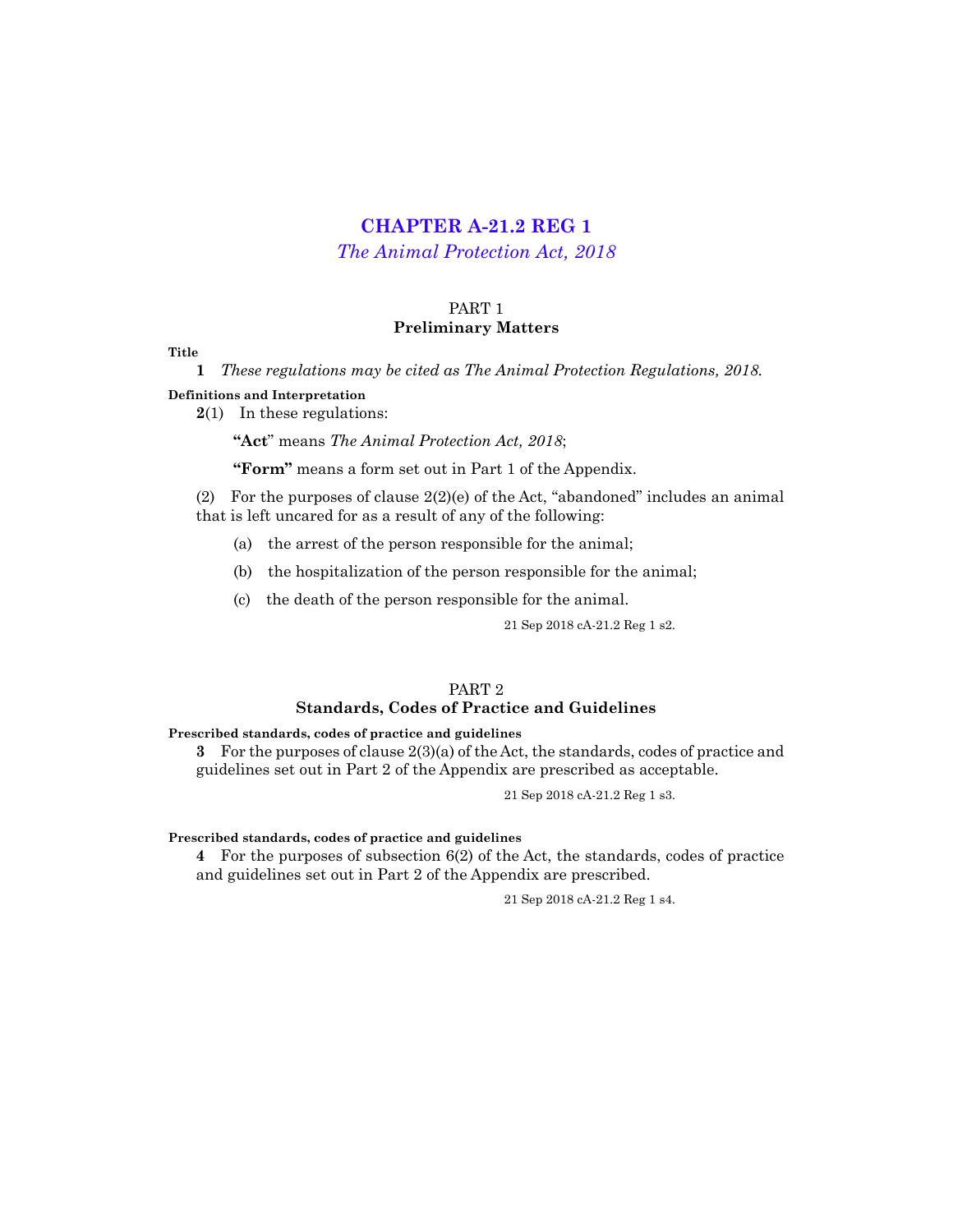#### PART 3

#### **Animal Protection Agencies and Animal Protection Officers**

#### <span id="page-3-0"></span>**Approval of organizations**

**5**(1) For the purposes of clause 8(1)(a) of the Act, any organization that wishes to be approved by the minister shall:

- (a) apply to the minister in the manner specified by the minister; and
- (b) provide the minister with:
	- (i) evidence satisfactory to the minister that the organization:

(A) meets the requirements set out in subclauses  $8(1)(a)(i)$  and (ii) of the Act;

(B) is able to provide enforcement of the Act in accordance with the Act and these regulations; and

(C) will comply with any terms and conditions imposed pursuant to subsection 8(3) of the Act; and

(ii) any additional information that the minister may reasonably require to consider the application.

(2) The minister may approve an organization that applies pursuant to subsection (1) if the minister is satisfied that the organization has complied with the Act and these regulations.

(3) If the minister proposes to not approve an organization pursuant to subsection (1), the minister shall provide written notice of that proposal along with written reasons to the organization making the application and give that organization 10 days from the date of receipt to make written representations.

(4) After reviewing any written representations made pursuant to subsection (3) or, if no written representations are made, after the expiry of the 10-day period mentioned in subsection (3), the minister:

- (a) may make a final decision to approve or not approve the organization; and
- (b) shall provide a written notice to the organization of the minister's decision.

(5) The minister shall issue a certificate of designation to each organization that is approved pursuant to this section.

(6) An approval remains in effect until the minister suspends or cancels the approval in accordance with these regulations.

21 Sep 2018 cA-21.2 Reg 1 s5.

#### **Animal protection officers**

**6**(1) An application to have a person appointed as an animal protection officer must be submitted by an animal protection agency.

(2) An animal protection agency that wishes to have a person appointed as an animal protection officer for the purposes of the Act shall:

(a) recommend that person to the minister in writing; and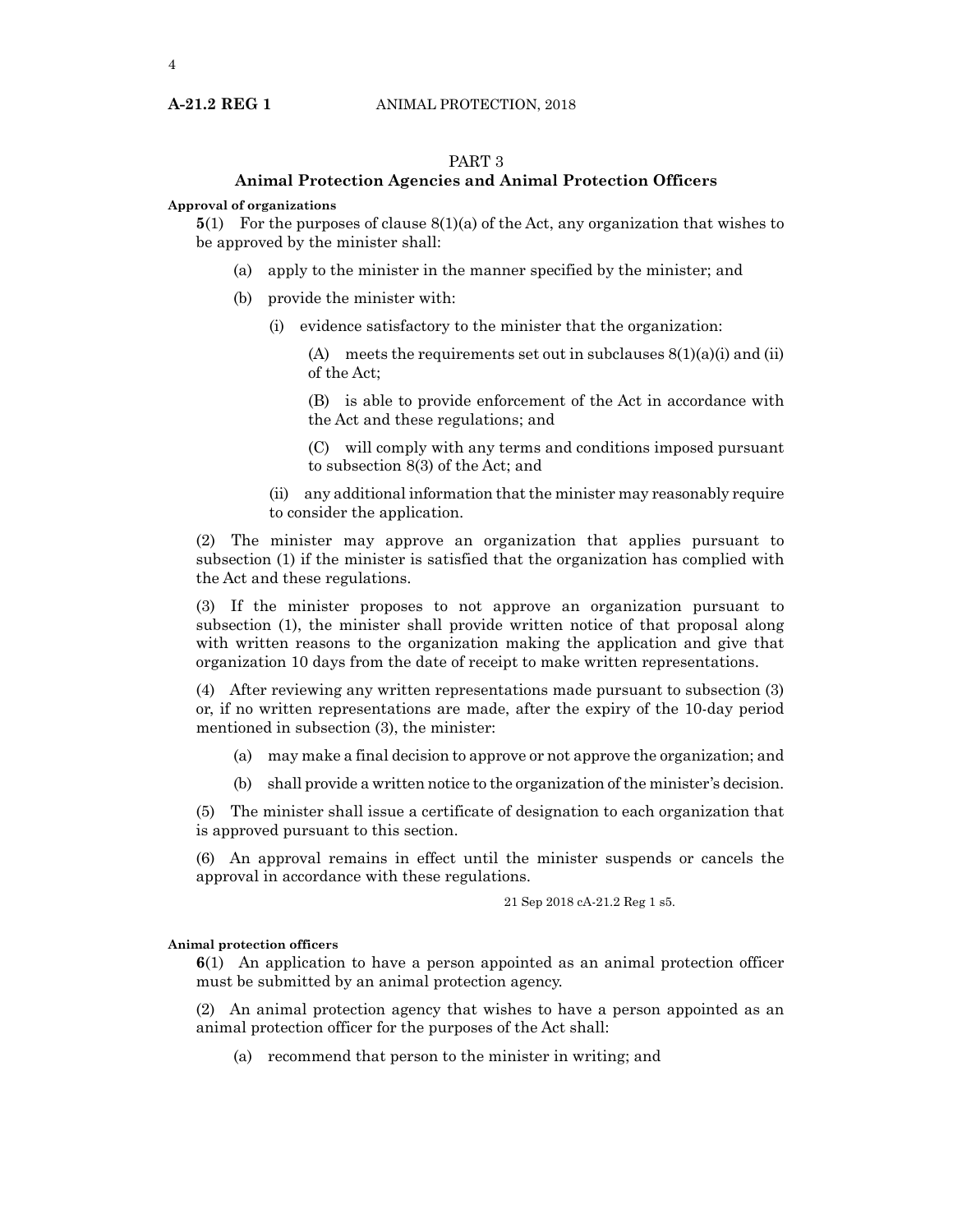<span id="page-4-0"></span>(b) along with the written recommendation mentioned in clause (a), provide the minister with evidence satisfactory to the minister that the person:

- (i) meets the qualifications set out in subsection (3);
- (ii) satisfies the requirement of clause  $9(1)(b)$  of the Act; and
- (iii) will comply with any terms and conditions imposed pursuant to subsection 9(2) of the Act.
- (3) For the purposes of subclause  $(2)(b)(i)$ , a person must:
	- (a) demonstrate:
		- (i) knowledge of the care of animals;

(ii) knowledge of the Act, these regulations, and the cruelty to animals provisions in the *Criminal Code*; and

- (iii) ability to carry out the duties and responsibilities imposed on animal protection officers pursuant to the Act;
- (b) be legally entitled to drive in Saskatchewan;

(c) subject to section 8, have successfully completed investigative training that is approved by the minister; and

(d) obtain, at the person's own expense, and provide to the animal protection agency recommending the appointment, a criminal record check of the person that:

(i) is satisfactory to the minister;

(ii) was completed by a police service not more than 30 days before the date on which the animal protection agency forwards its written recommendation to the minister; and

(iii) discloses to the ministry whether the person has been charged with, discharged from or convicted of an offence pursuant to the *Criminal Code* or the *Controlled Drugs and Substances Act* (Canada).

(4) If the minister is satisfied that the application complies with this section and that it is appropriate to do so, the minister may, subject to section 8, appoint the person who is the subject of the application as an animal protection officer.

(5) The minister shall issue a certificate of appointment to every person appointed as an animal protection officer.

(6) The animal protection agency that recommended a person as an animal protection officer shall:

(a) immediately notify the minister in writing if the animal protection officer resigns, dies or ceases to be employed or engaged by the animal protection agency; and

(b) as soon as is practicable, return the animal protection officer's certificate of appointment to the minister.

(7) On receipt of a written notice pursuant to subsection (6), the minister may immediately cancel the animal protection officer's appointment without being required to comply with section 10.

21 Sep 2018 cA-21.2 Reg 1 s6.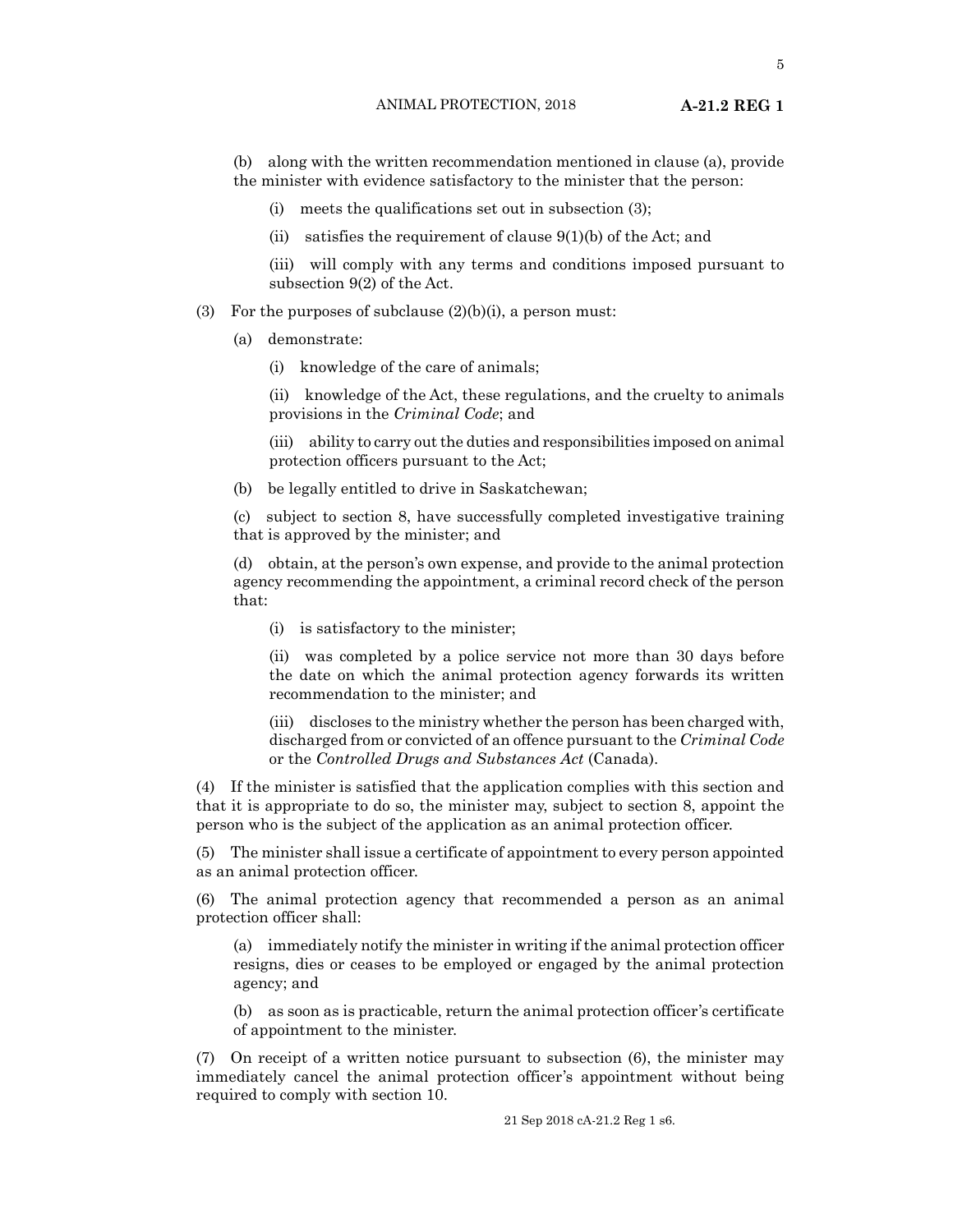#### <span id="page-5-0"></span>**Reappointment**

**7** On the application of the animal protection agency that employs the animal protection officer, an animal protection officer may be reappointed if the minister is satisfied that the animal protection officer meets the criteria set out in section 6.

21 Sep 2018 cA-21.2 Reg 1 s7.

#### **Certain animal protection officers conditionally appointed**

**8**(1) The minister may appoint a person mentioned in subsection 6(2) as an animal protection officer notwithstanding that the person has not successfully completed the investigative training mentioned in clause 6(3)(c).

(2) Every person who is appointed as an animal protection officer without having successfully completed the investigative training mentioned in clause 6(3)(c) must successfully complete that training within 16 months after being appointed.

(3) Until an animal protection officer successfully completes the investigative training mentioned in clause 6(3)(c):

(a) that animal protection officer must perform the duties of an animal protection officer under the supervision or direction of an animal protection officer who has successfully completed that training; and

(b) a certificate of appointment issued to the animal protection officer must clearly indicate that the animal protection officer is in training.

(4) If an animal protection officer successfully completes the investigative training mentioned in clause  $6(3)(c)$ , the animal protection agency that recommended the person as an animal protection officer shall provide the minister with evidence satisfactory to the minister that the animal protection officer has successfully completed investigative training.

(5) If an animal protection officer fails to successfully complete the investigative training mentioned in clause 6(3)(c) within the 16-month period set out in this section, the minister may immediately cancel the animal protection officer's appointment without being required to comply with section 10.

21 Sep 2018 cA-21.2 Reg 1 s8.

#### **Suspension or cancellation**

**9**(1) Subject to section 10, the minister may suspend or cancel the approval of an animal protection agency made pursuant to section 5 if, in the minister's opinion, the animal protection agency:

(a) has failed to comply with the Act, these regulations or a term or condition imposed on the designation as an animal protection agency;

- (b) has acted in a manner that is contrary to the public interest;
- (c) has ceased to have as a principal object the prevention of cruelty to animals;

(d) has ceased to be incorporated, continued or registered as a non-profit corporation pursuant to an Act;

(e) is unable to provide enforcement of the Act in accordance with the Act and these regulations; or

(f) has provided false or misleading information to the minister in an application submitted pursuant to section 5 or at any other time.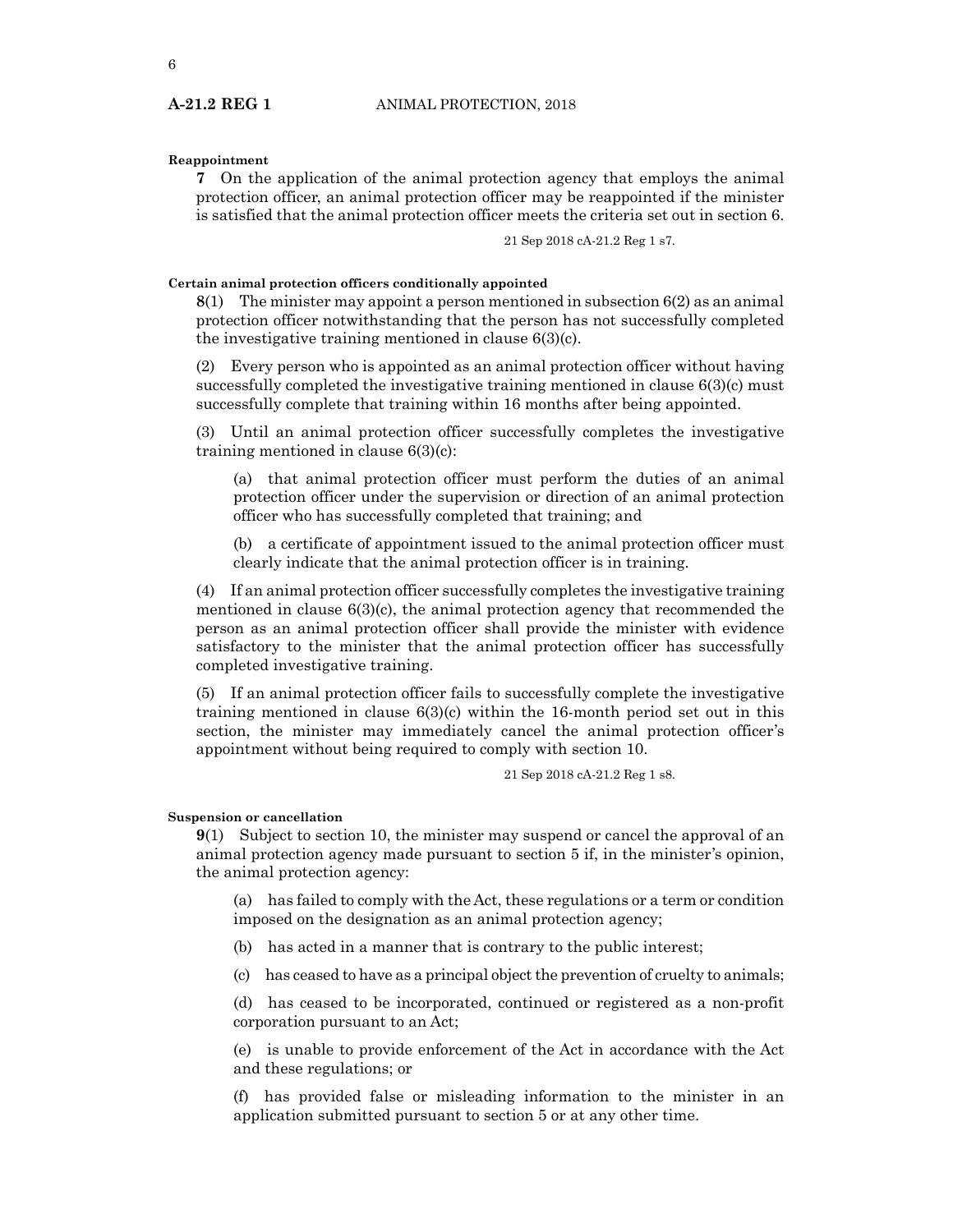<span id="page-6-0"></span>(2) If the minister suspends the approval of an animal protection agency pursuant to subsection (1), the appointment of each animal protection officer for whom the animal protection agency submitted an application pursuant to subsection 6(1) is automatically suspended.

(3) If the minister cancels the approval of an animal protection agency pursuant to subsection (1):

(a) the animal protection agency shall return its certificate of designation to the minister;

(b) the appointment of each animal protection officer for whom the animal protection agency submitted an application pursuant to subsection 6(1) is automatically cancelled; and

(c) each animal protection officer mentioned in clause (b) shall return to the minister the certificate of appointment issued by the minister.

(4) Section 10 does not apply to an animal protection officer whose appointment is suspended in accordance with subsection (2) or cancelled in accordance with subsection (3).

(5) Subject to section 10, the minister may suspend or cancel the appointment of an animal protection officer if, in the minister's opinion, the animal protection officer:

(a) has failed to comply with the Act, these regulations or a term or condition of the appointment;

(b) has acted in a manner that is contrary to the public interest while performing the duties and responsibilities of an animal protection officer;

(c) has provided false or misleading information to the animal protection agency or to the minister in obtaining the appointment or at any other time; or

(d) no longer meets the qualifications set out in subsection 6(3).

(6) If the minister cancels the appointment of an animal protection officer pursuant to subsection (5), the animal protection officer shall return to the minister the certificate of appointment issued by the minister.

(7) The minister may suspend or cancel the designation of a humane society mentioned in subsection 38(2) of the Act in the same manner and on the same grounds as an animal protection agency approved pursuant to section 8 of the Act.

(8) For the purposes of subsection 38(5) of the Act, the prescribed date is the date, if any, on which a humane society mentioned in subsection 38(2) of the Act has its designation cancelled by the minister.

21 Sep 2018 cA-21.2 Reg 1 s9.

#### **Opportunity to make written representations**

**10**(1) The minister shall not:

(a) suspend or cancel the approval of an animal protection agency pursuant to subsection 9(1) without giving the animal protection agency an opportunity to make written representations within 10 days after the notice is received; or

(b) suspend or cancel the appointment of any animal protection officer pursuant to subsection 9(5) without giving the animal protection officer an opportunity to make written representations within 10 days after the notice is received.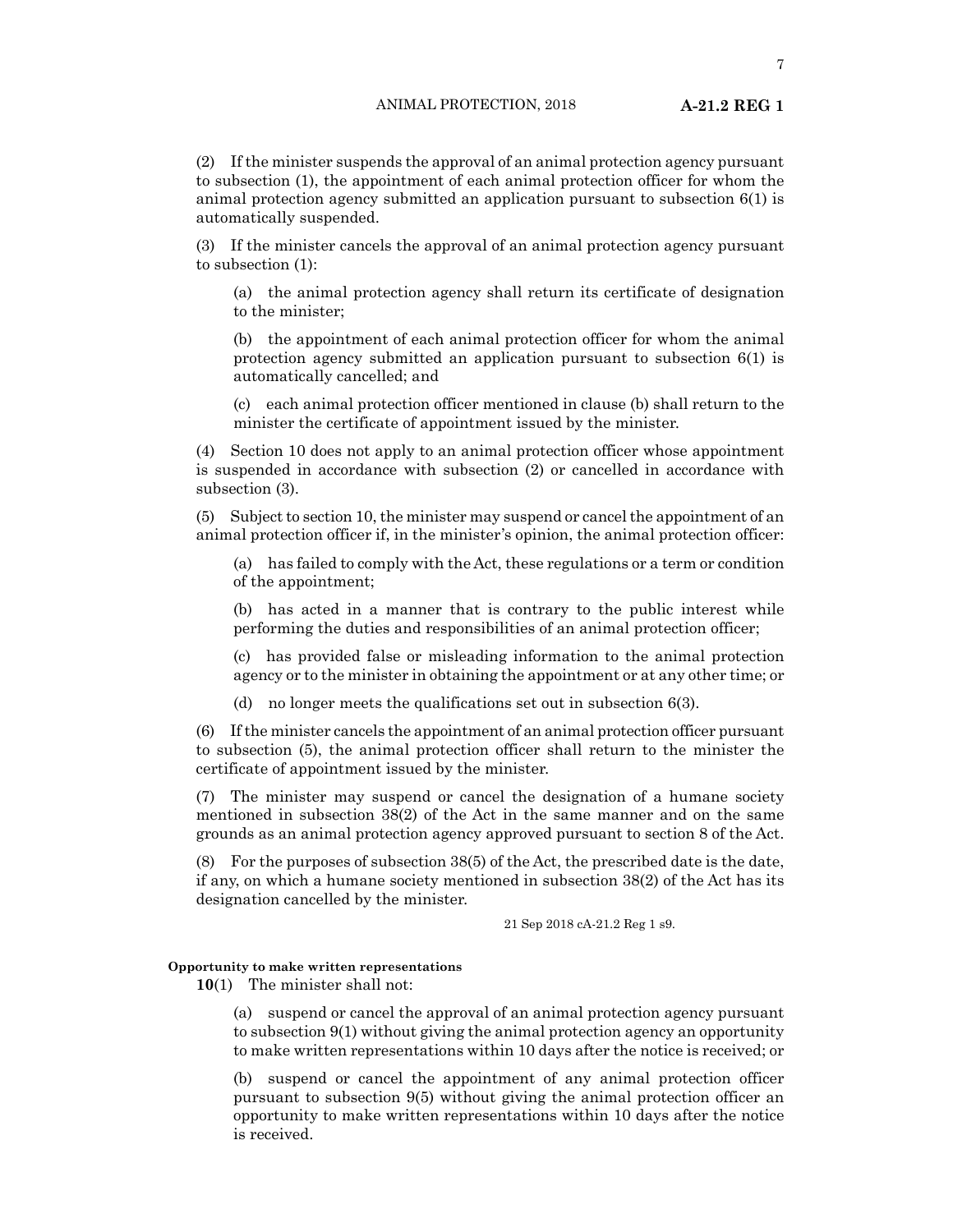<span id="page-7-0"></span>8

(2) After receiving any written representations pursuant to subsection (1) or, if no written representations are received within the 10-day period, the minister shall:

(a) make a final decision to suspend or cancel or not suspend or cancel; and

(b) provide written notice of the decision along with reasons to the animal protection agency or the animal protection officer, as the case may be.

(3) Notwithstanding subsection (1), if the minister considers that it is necessary in order to protect the public interest, the minister may immediately suspend or cancel an approval of an animal protection agency or an appointment of an animal protection officer without giving the animal protection agency or animal protection officer, as the case may be, an opportunity to make written representations, but the minister shall give the animal protection agency or animal protection officer, as the case may be, an opportunity to make written representations within 10 days after the date on which the minister takes any of those actions.

21 Sep 2018 cA-21.2 Reg 1 s10.

#### **Record keeping requirements**

**11**(1) Every animal protection agency shall maintain a written record of the names and addresses of the animal protection officers appointed by the minister as animal protection officers for that animal protection agency.

(2) Every animal protection agency shall maintain a written record of:

(a) all complaints with respect to the protection of animals received by the animal protection agency; and

(b) the steps taken by the animal protection agency with respect to each complaint.

(3) Each year, within 4 months after the end of the animal protection agency's fiscal year, every animal protection agency shall prepare and submit a report to the minister, in a form acceptable to the minister, that includes the records required to be maintained pursuant to subsections (1) and (2) with respect to the preceding fiscal year.

(4) The minister may, at any time, request any information that the minister considers necessary in order to ascertain whether the Act and these regulations are being complied with.

(5) Every animal protection agency shall retain the records mentioned in subsections (1) and (2) for at least 6 years after the expiration of the year in which the records were created.

21 Sep 2018 cA-21.2 Reg 1 s11.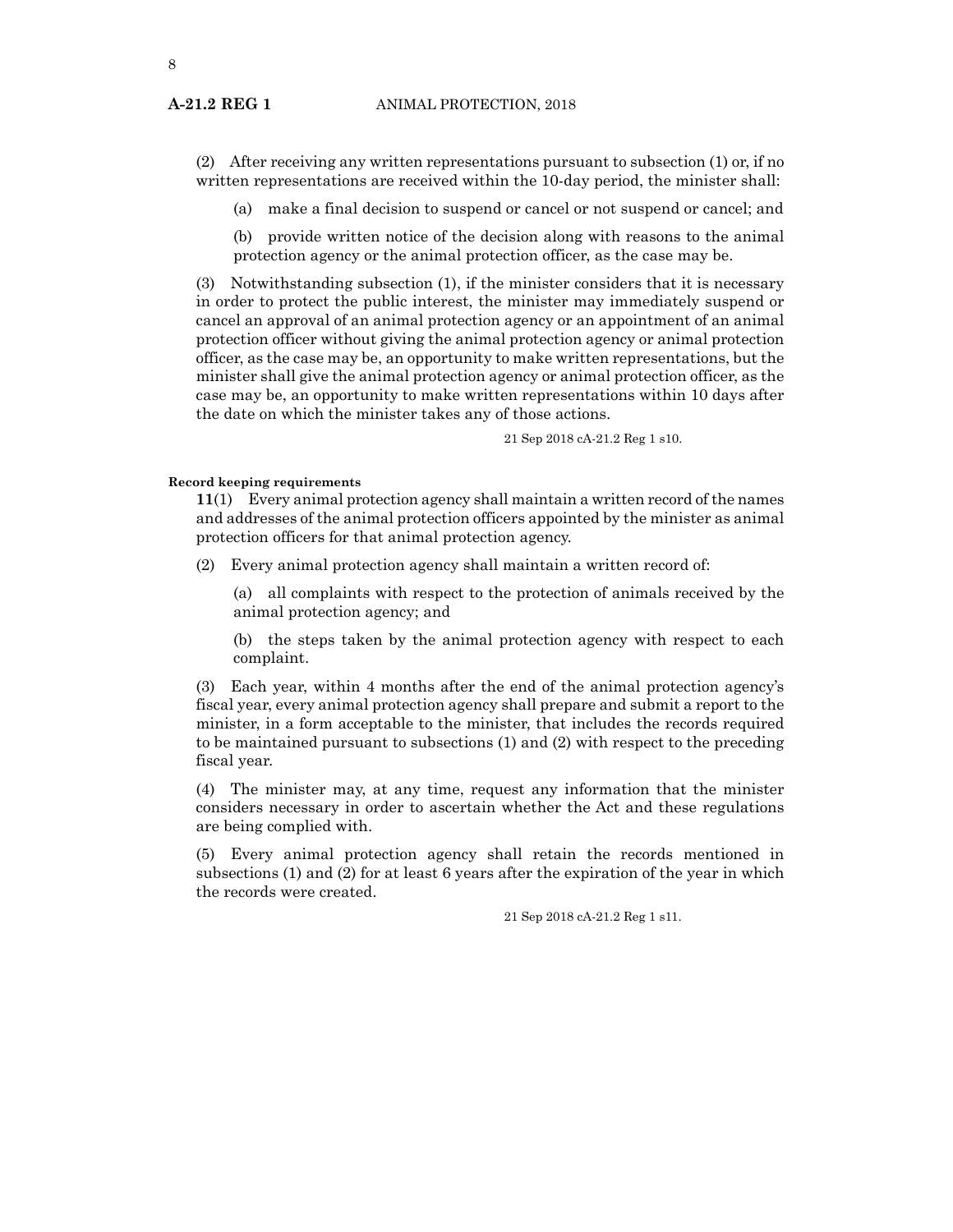## PART 4

#### **Other Matters**

**Search warrants**

**12**(1) The information to be sworn by an animal protection officer pursuant to subsection 14(1) of the Act for the purposes of obtaining a search warrant is to be in Form A.

(2) A search warrant issued pursuant to subsection 14(1) of the Act is to be in Form B.

(3) An animal protection officer who obtains a search warrant pursuant to section 14 of the Act shall, after executing the warrant, file a report in Form C with the justice of the peace or the provincial court judge who issued the warrant.

21 Sep 2018 cA-21.2 Reg 1 s12.

#### **Sale of detained animals**

**13**(1) Before selling an animal that has been detained pursuant to the Act, an animal protection agency shall comply with this section.

(2) An animal protection agency is responsible for any animal that it detains or causes to be detained for the period that the animal is detained.

(3) Subject to subsection (5), the animal protection agency shall post a notice of the sale, for at least 2 consecutive days before the sale:

(a) at any premises of the animal protection agency that are accessible to the public; and

- (b) either:
	- (i) at the place of sale, if the animal is to be sold by auction;
	- (ii) at the local detachment of the Royal Canadian Mounted Police; or

(iii) in any public place that the animal protection agency considers appropriate in the circumstances.

- (4) The notice mentioned in subsection (3) must include:
	- (a) the name and address of the animal protection agency;
	- (b) a description of the animal; and
	- (c) the location of the premises where the animal will be offered for sale.

(5) An animal protection agency is not required to post the notice mentioned in subsection (3) if:

(a) the person responsible for the animal is known to the animal protection agency; and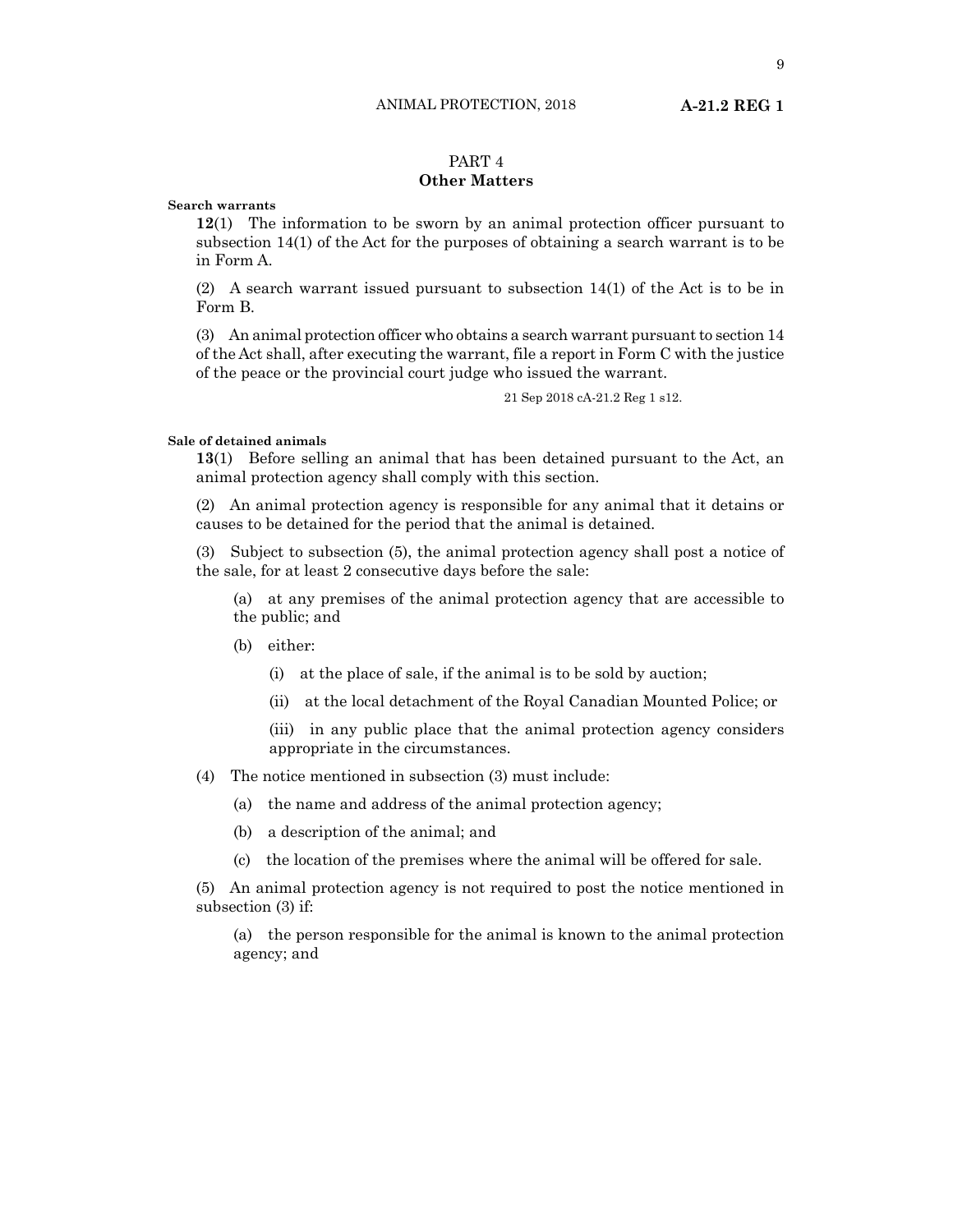<span id="page-9-0"></span>(b) the animal protection agency has sent a written notice to the person responsible for the animal that the animal protection agency may sell the animal if that person does not, within the period specified by the animal protection agency in the written notice:

(i) comply with any corrective action order that has been issued with respect to the animal; and

(ii) either:

(A) pay to the animal protection agency the expenses incurred with respect to the animal; or

(B) enter into an agreement with the animal protection agency for the payment of the expenses incurred with respect to the animal.

(6) The proceeds derived from the sale of the detained animal must be applied:

(a) first, to the expenses incurred in connection with the sale of the animal pursuant to clause 20(1)(b) of the Act; and

(b) second, to the expenses mentioned in section 19 of the Act related to the detention.

(7) Subject to subsection (8), the animal protection agency may retain the balance of the sale proceeds remaining after the payment of the expenses mentioned in subsection (6).

(8) If the sale proceeds exceed the expenses mentioned in subsection (6):

(a) within 30 days after the date of the sale of the animal, the person formerly responsible for the animal may claim the balance from the animal protection agency; and

(b) on receipt of a claim pursuant to clause (a), the animal protection agency shall pay the balance to that person, on being satisfied that the person was the person responsible for the animal at the time the animal was taken into custody.

(9) If an animal is sold pursuant to this section, the animal becomes the property of the person to whom it is sold.

(10) A person responsible for an animal that is detained by an animal protection agency pursuant to the Act may, at any time before the animal is sold pursuant to the Act and these regulations, reclaim the animal by satisfying the animal protection agency that he or she has complied with any corrective action order and by:

(a) paying to the animal protection agency the expenses incurred with respect to the animal; or

(b) entering into an agreement with the animal protection agency for the payment of the expenses incurred with respect to the animal.

21 Sep 2018 cA-21.2 Reg 1 s13.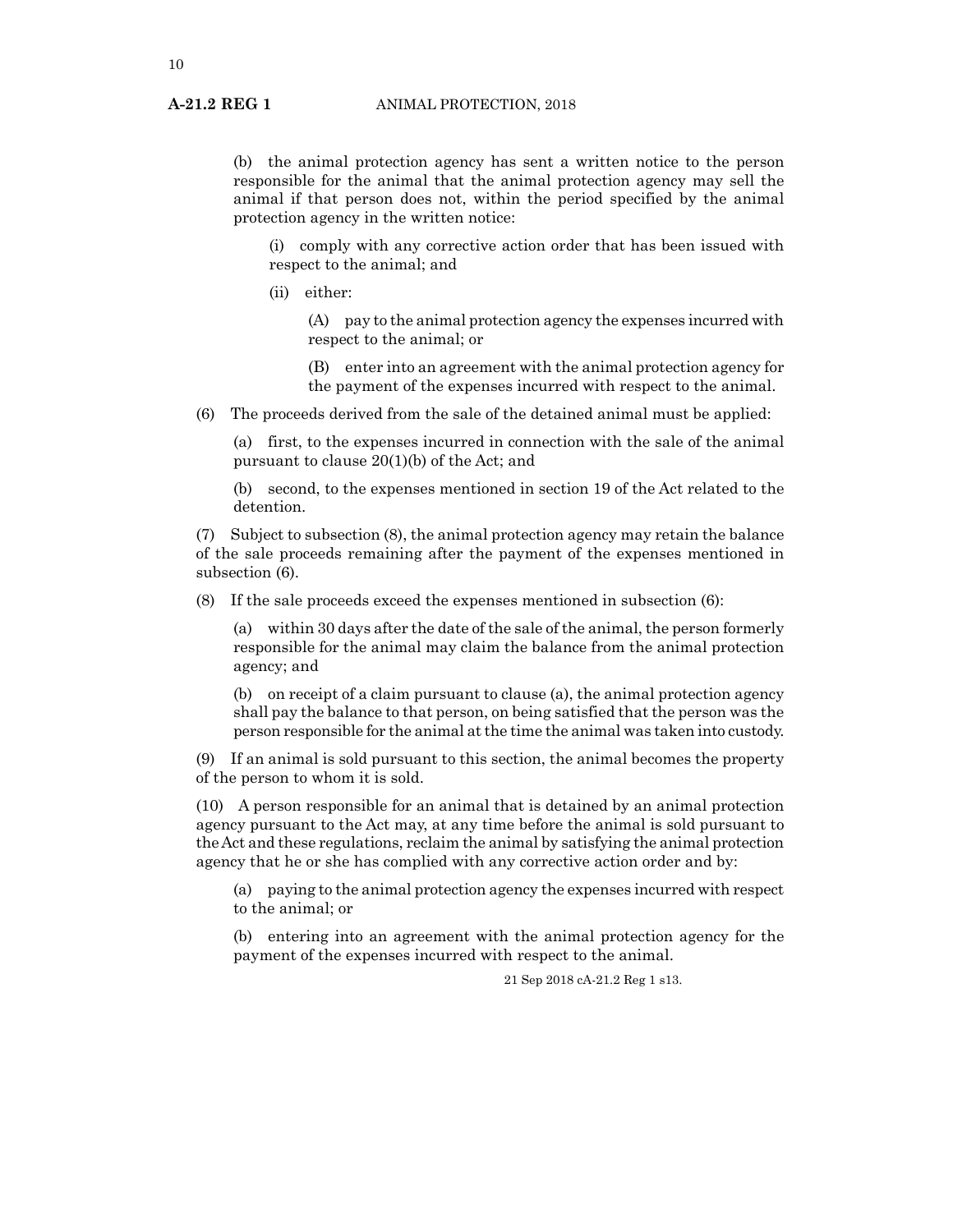#### ANIMAL PROTECTION, 2018 **A-21.2 REG 1**

#### <span id="page-10-0"></span>**Prescribed manner of destroying dogs**

**14** For the purposes of subsection 29(2) of the Act, a person who destroys a dog shall destroy the dog in a humane manner using a firearm of sufficient calibre to kill the dog quickly and painlessly.

21 Sep 2018 cA-21.2 Reg 1 s14.

#### PART 5 **Repeal and Coming into Force**

#### **RRS c A-21.1 Reg 1 repealed**

**15** *The Animal Protection Regulations, 2000* are repealed.

21 Sep 2018 cA-21.2 Reg 1 s15.

#### **Coming into force**

**16**(1) Subject to subsection (2), these regulations come into force on the day on which section 1 of *The Animal Protection Act, 2018* comes into force.

(2) If section 1 of *The Animal Protection Act, 2018* comes into force before the day on which these regulations are filed with the Registrar of Regulations, these regulations come into force on the day on which they are filed with the Registrar of Regulations.

21 Sep 2018 cA-21.2 Reg 1 s16.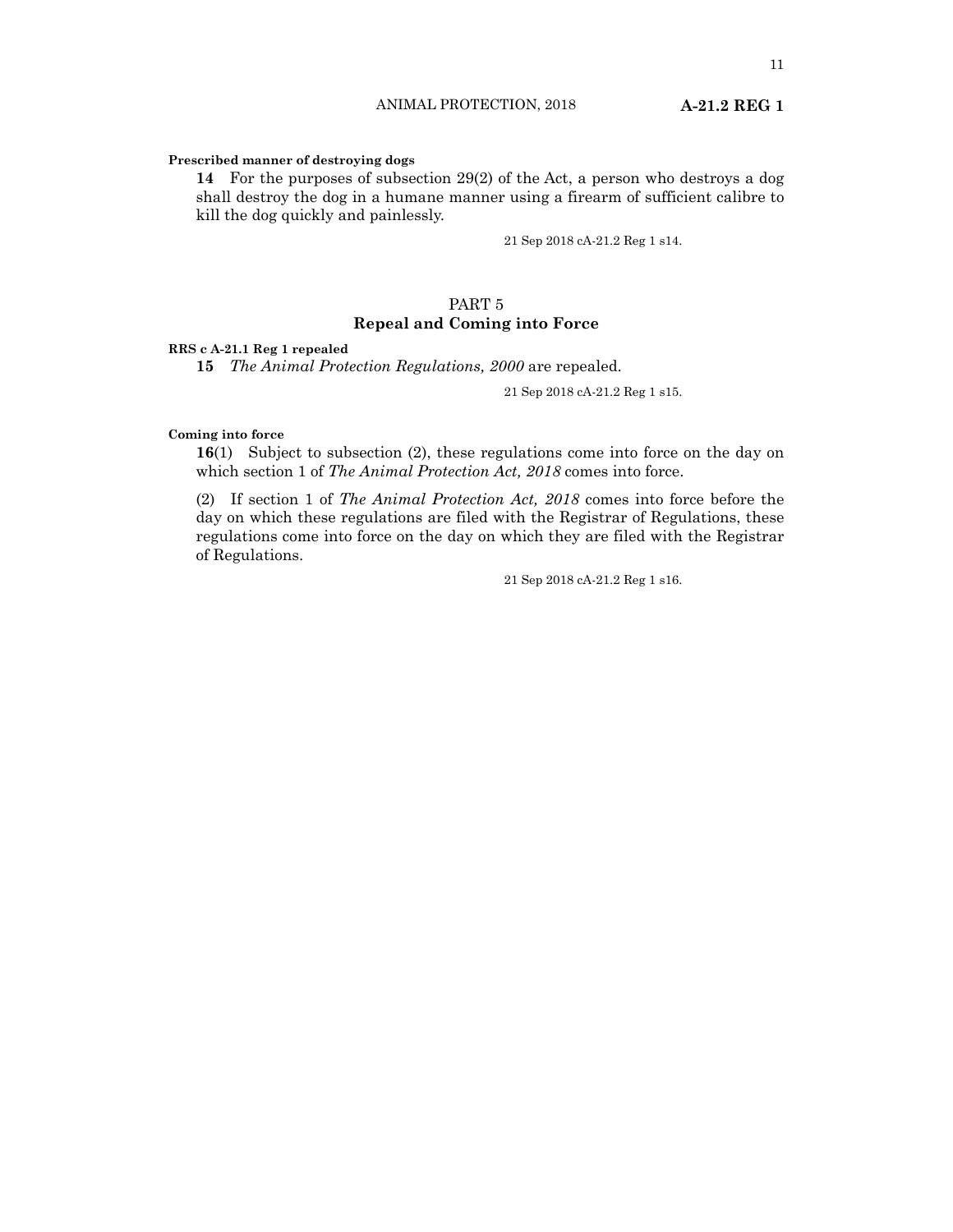### **Appendix**

### PART 1

#### **Forms**

## FORM A

## [*Subsection 12(1)*]

### **Information to Obtain a Search Warrant** *The Animal Protection Act, 2018*

<span id="page-11-0"></span>

| Canada,<br>Province of Saskatchewan.                                                                                                                                     |                                         |
|--------------------------------------------------------------------------------------------------------------------------------------------------------------------------|-----------------------------------------|
| This is the information of $\frac{1}{(name\ of\ information)}$ , of $\frac{1}{(city, town, etc.)}$ ,                                                                     |                                         |
|                                                                                                                                                                          |                                         |
|                                                                                                                                                                          |                                         |
|                                                                                                                                                                          |                                         |
| (Describe animal in distress or likely to be in distress or things to be searched for and,<br>where applicable, the offence with respect to which search is to be made.) |                                         |
| And that the informant believes on reasonable grounds that the animal described is                                                                                       |                                         |
| in distress, or likely to be in distress, at, or the things described or part of them are<br>$located at, \_\_\_\_\_\_$                                                  |                                         |
|                                                                                                                                                                          | (land, buildings, etc., to be searched) |
| and the person responsible is $\frac{(name)}{(name)}$ , of $\frac{city, town, etc.}{city, town, etc.}$ , Saskatchewan.                                                   |                                         |
|                                                                                                                                                                          |                                         |
| (Here add the grounds of belief, whatever they may be.)<br>Wherefore the informant prays that a search warrant may be granted to search                                  |                                         |
|                                                                                                                                                                          | ( <i>land, buildings, etc.</i> )        |
| for the animal described, or for those things described, as the case may be.                                                                                             |                                         |
| SWORN (OR AFFIRMED) BEFORE ME                                                                                                                                            |                                         |
| (city, town, etc.)                                                                                                                                                       |                                         |
| this $\frac{(ctxy, town, etc.)}{(day)}$ $\frac{day \text{ of } (month)}{(month)}$ $\frac{?}{(year)}$ .                                                                   | $(Signature\ of\ information)$          |
| A Justice of the Peace in and for Saskatchewan or<br>A Judge of the Provincial Court of Saskatchewan.                                                                    |                                         |

21 Sep 2018 cA-21.2 Reg 1.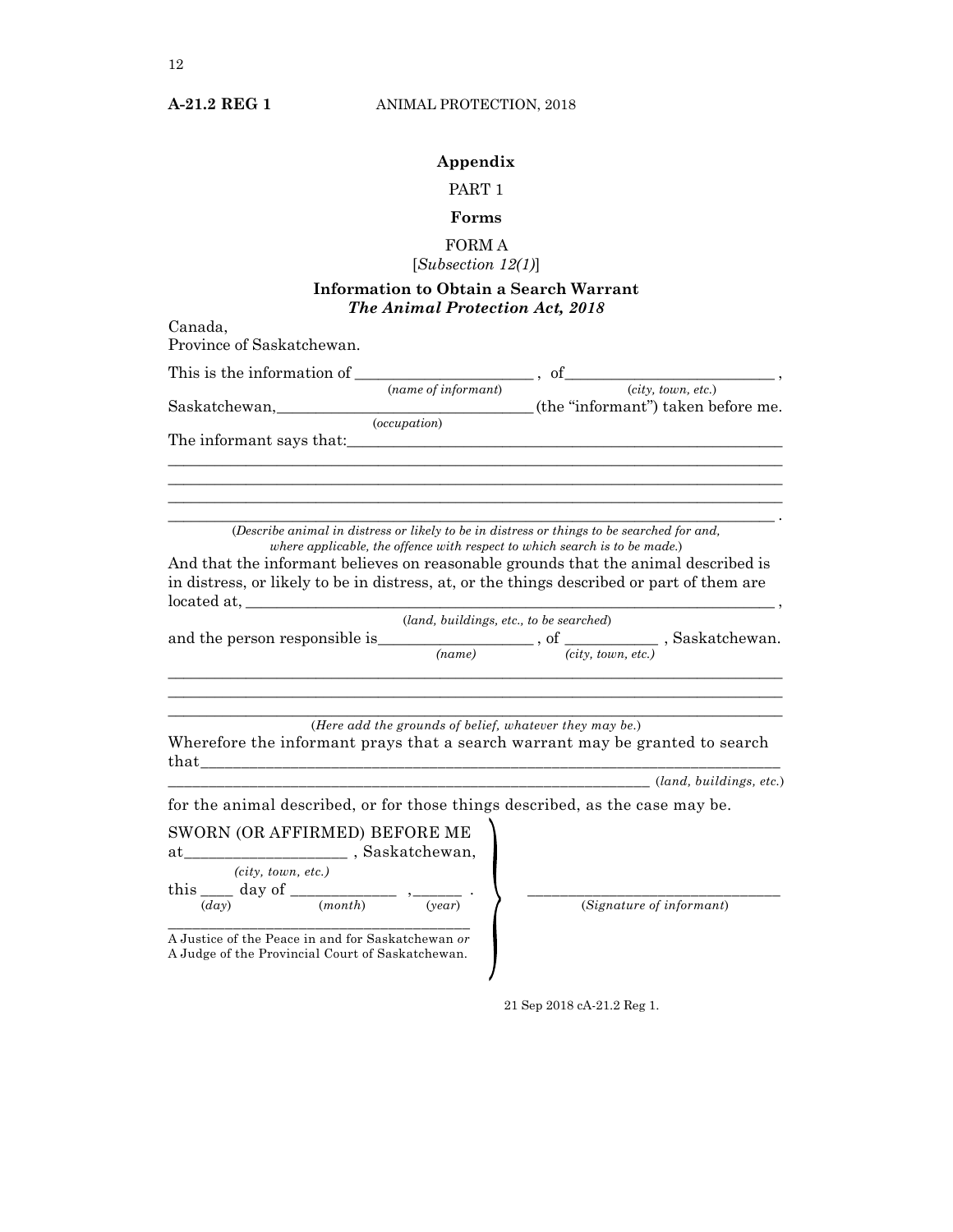### FORM B

#### [*Subsection 12(2)*]

#### **Search Warrant** *The Animal Protection Act, 2018*

\_\_\_\_\_\_\_\_\_\_\_\_\_\_\_\_\_\_\_\_\_\_\_\_\_\_\_\_\_\_\_\_\_\_\_\_\_\_\_\_\_\_\_\_\_\_\_\_\_\_\_\_\_\_\_\_\_\_\_\_\_\_\_\_\_\_\_\_\_\_\_\_\_\_\_\_\_\_\_

<span id="page-12-0"></span>Canada, Province of Saskatchewan.

To the named animal protection officer(*s*): \_\_\_\_\_\_\_\_\_\_\_\_\_\_\_\_\_\_\_\_\_\_\_\_\_\_\_\_\_\_\_\_\_\_\_\_

|                               | Whereas it appears on the oath or affirmation of                                                                                                                         |  |
|-------------------------------|--------------------------------------------------------------------------------------------------------------------------------------------------------------------------|--|
|                               | (name of informant)                                                                                                                                                      |  |
|                               |                                                                                                                                                                          |  |
|                               |                                                                                                                                                                          |  |
| for believing that:           |                                                                                                                                                                          |  |
|                               |                                                                                                                                                                          |  |
|                               | (Describe animal in distress or likely to be in distress or things to be searched for and,<br>where applicable, the offence with respect to which search is to be made.) |  |
|                               |                                                                                                                                                                          |  |
|                               | $(land, buildings, etc., to be searched)$ $(city, town, etc.)$                                                                                                           |  |
| (the "place")                 |                                                                                                                                                                          |  |
| or those things.              | This is, therefore, to authorize and require you between the hours of<br>(as the justice/judge may direct) to enter into that place and to search for that animal        |  |
| $\left( \frac{day}{} \right)$ | $(month)$ $(year)$ $(city, town, etc.)$                                                                                                                                  |  |

\_\_\_\_\_\_\_\_\_\_\_\_\_\_\_\_\_\_\_\_\_\_\_\_\_\_\_\_\_\_\_\_\_\_\_\_\_\_\_ A Justice of the Peace in and for Saskatchewan *or* A Judge of the Provincial Court of Saskatchewan.

21 Sep 2018 cA-21.2 Reg 1.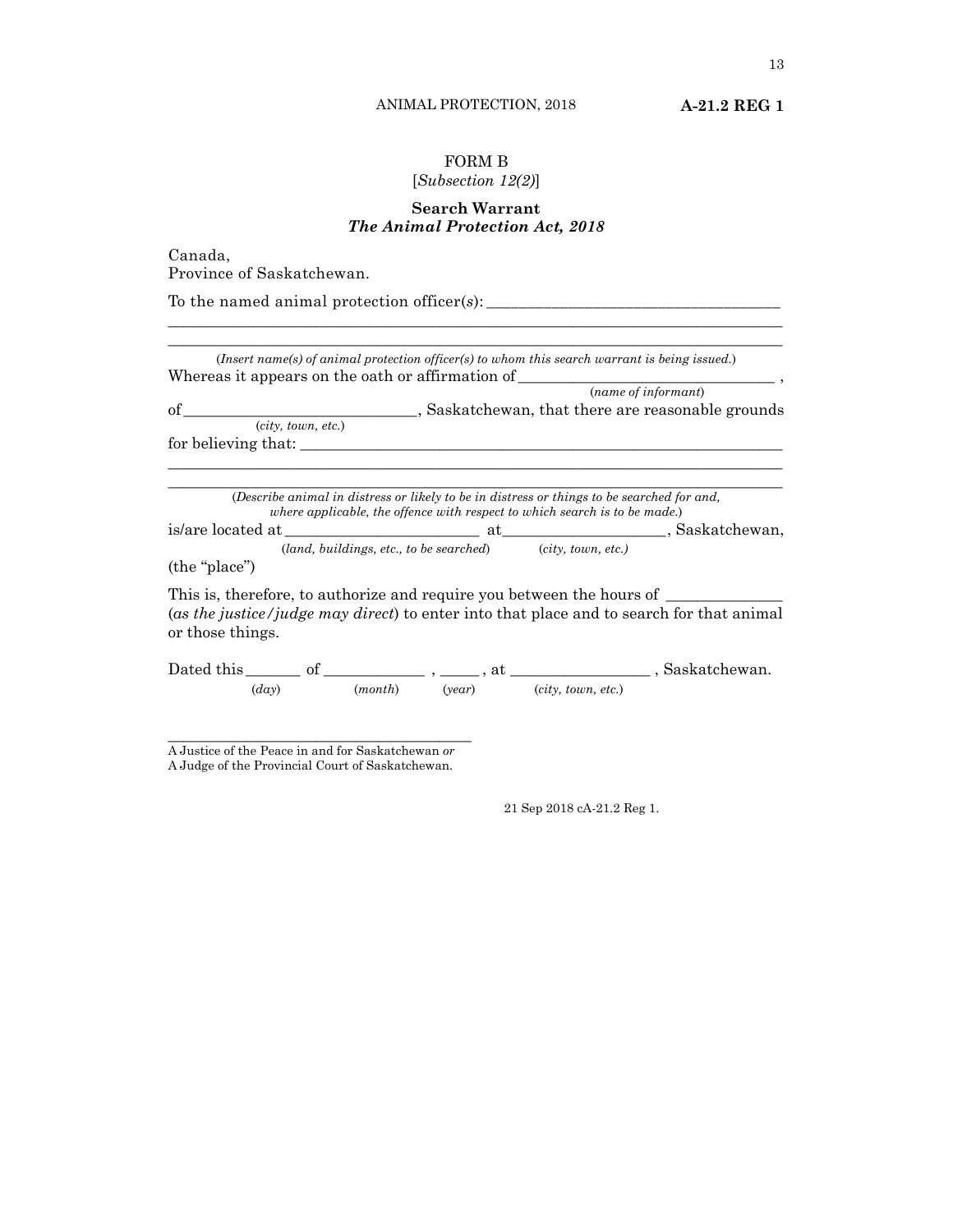#### FORM C

#### [*Subsection 12(3)*]

#### **Report to a Justice** *The Animal Protection Act, 2018*

<span id="page-13-0"></span>Canada,

Province of Saskatchewan.

To the justice of the peace or provincial court judge who issued a warrant to the undersigned pursuant to section 14 of *The Animal Protection Act, 2018*.

I, \_\_\_\_\_\_\_\_\_\_\_\_\_\_\_\_\_\_\_\_\_\_\_\_\_ , having acted pursuant to a warrant issued pursuant to

(*name of animal protection officer*)

section 14 of *The Animal Protection Act, 2018*:

(a) searched the land, buildings or other place situated at\_\_\_\_\_\_\_\_\_\_\_\_\_\_\_\_\_\_\_\_ , Saskatchewan; and

(b) relieved the following animal from distress, or the likelihood of distress, or seized the following things and dealt with them as follows:

| Property                                                                                                       |                                                                                                                                                                                                                      |  |
|----------------------------------------------------------------------------------------------------------------|----------------------------------------------------------------------------------------------------------------------------------------------------------------------------------------------------------------------|--|
| Seized                                                                                                         | Disposition                                                                                                                                                                                                          |  |
| <i>describe each animal relieved</i><br>from distress, or the likelihood of<br>distress, or each thing seized) | (state, with respect to each animal relieved from dis-<br>tress, or the likelihood of distress, the action taken<br>to relieve the animal's distress, or the likelihood of<br><i>the animal being in distress;</i> ) |  |
|                                                                                                                | (state, with respect to each thing seized, whether:                                                                                                                                                                  |  |
|                                                                                                                | (i) it was returned to the person lawfully<br>entitled to its possession, in which case the<br>receipt for the thing shall be attached to this<br>report; or                                                         |  |
|                                                                                                                | $(ii)$ it is being detained to be dealt with<br>according to law, and the location and manner<br>in which, or where applicable, the person by<br>whom, it is being detained.)                                        |  |
|                                                                                                                |                                                                                                                                                                                                                      |  |
|                                                                                                                |                                                                                                                                                                                                                      |  |
|                                                                                                                |                                                                                                                                                                                                                      |  |
|                                                                                                                |                                                                                                                                                                                                                      |  |

Dated this \_\_\_\_\_\_\_ of \_\_\_\_\_\_\_\_\_\_\_\_\_ , \_\_\_\_\_ , at \_\_\_\_\_\_\_\_\_\_\_\_\_\_\_\_\_\_ , Saskatchewan. (*day*) (*month*) (*year*) (*city, town, etc.*)

(*Signature of animal protection officer*)

\_\_\_\_\_\_\_\_\_\_\_\_\_\_\_\_\_\_\_\_\_\_\_\_\_\_\_\_\_\_\_\_\_\_\_\_\_\_\_

21 Sep 2018 cA-21.2 Reg 1.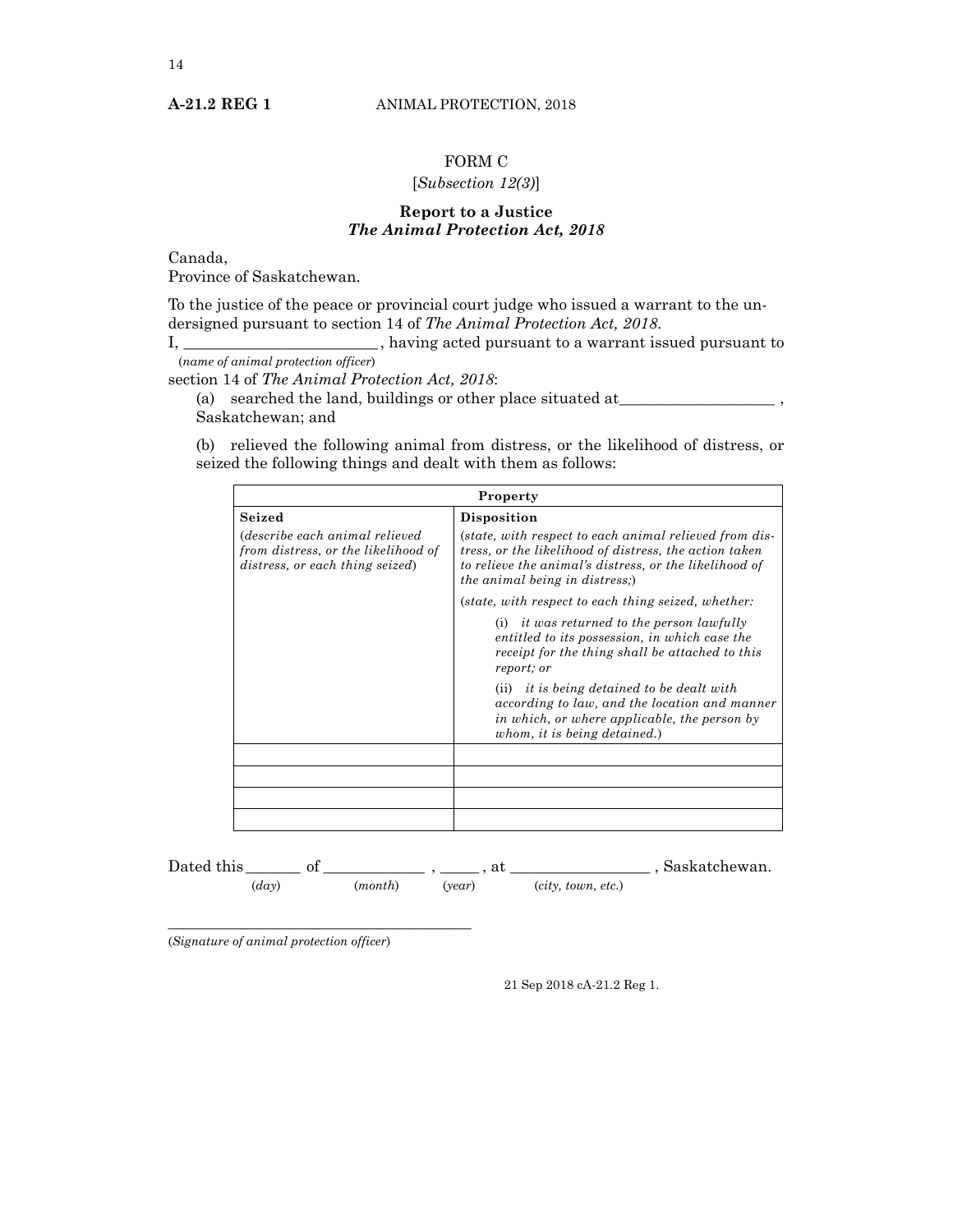#### PART 2 **Standards, Codes of Practice and Guidelines** [*Sections 3 and 4*]

1. *AVMA Guidelines for the Euthanasia of Animals: 2013 Edition*, published by the American Veterinary Medical Association (AVMA).

2. *A Code of Practice for Canadian Cattery Operations* (2009), published by the Canadian Veterinary Medical Association.

3. *A Code of Practice for Canadian Kennel Operations: Third Edition* (2018)*,*  published by the Canadian Veterinary Medical Association.

4. *Code of Practice for the Care and Handling of Beef Cattle* (2013), published by the National Farm Animal Care Council.

5. *Code of Practice for the Care and Handling of Bison* (2017), published by the National Farm Animal Care Council.

6. *Code of Practice for the Care and Handling of Dairy Cattle* (2009), published by the National Farm Animal Care Council.

7. *Code of Practice for the Care and Handling of Equines* (2013), published by the National Farm Animal Care Council.

8. *Code of Practice for the Care and Handling of Farmed Fox (Vulpes vulpes)* (2013), published by the National Farm Animal Care Council.

9. *Code of Practice for the Care and Handling of Farmed Mink* (2013), published by the National Farm Animal Care Council.

10. *Code of Practice for the Care and Handling of Hatching Eggs, Breeders, Chickens, and Turkeys* (2016), published by the National Farm Animal Care Council.

11. *Code of Practice for the Care and Handling of Horses on PMU Ranches* (2018), developed by Manitoba Agriculture and Pfizer Canada Inc.

12. *Code of Practice for the Care and Handling of Pigs* (2014), published by the National Farm Animal Care Council.

13. *Code of Practice for the Care and Handling of Pullets and Laying Hens* (2017), published by the National Farm Animal Care Council.

14. *Code of Practice for the Care and Handling of Rabbits* (2018), published by the National Farm Animal Care Council.

15. *Code of Practice for the Care and Handling of Sheep* (2013), published by the National Farm Animal Care Council.

16. *Code of Practice for the Care and Handling of Veal Cattle (2017), published by* the National Farm Animal Care Council.